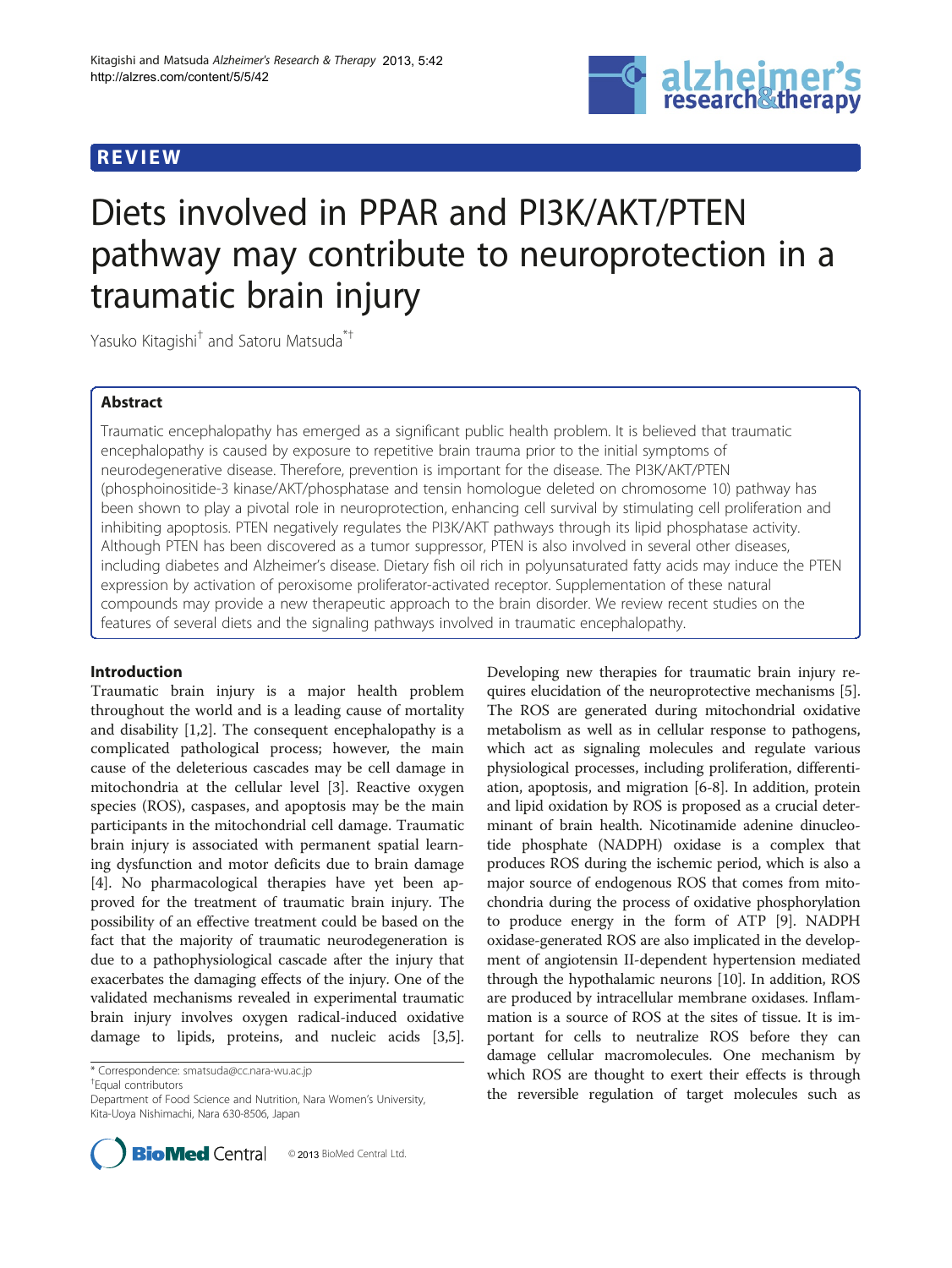protein kinase C, mitogen-activated protein kinase, phosphoinositide-3 kinase (PI3K), tyrosine phosphatase, and phosphatase and tensin homolog deleted on chromosome 10 (PTEN) [[11\]](#page-5-0). However, less is known about the initial regulation of signaling molecules by ROS. Cellular ROS metabolism is tightly regulated by a variety of proteins involved in the redox mechanism.

Traumatic brain injury is a devastating neurological injury associated with significant morbidity and mortality. The prevention of brain dysfunction in traumatic encephalopathy is a public health concern because of a lack of effective treatments. Several potential preventive factors, including modifiable lifestyle factors such as diet, have been suggested by epidemiological research [\[12](#page-5-0)]. It has been demonstrated that dietary choices can play a key role in the neuroprotection of traumatic encephalopathy [[12](#page-5-0)]. However, the epidemiological analysis of the relations between nutrient consumption and neroprotection is complex, and it is unlikely that a single component plays a major role. The complexity of human diet, especially the high synergistic or antagonistic correlation among the effects of various nutrients and foods, makes it difficult to examine their distinct effects. Because many factors in life influence brain function, several interventions might be promising in the prevention of brain dysfunction in traumatic encephalopathy. The main objective of this article is to review the studies linking potential protective factors to pathogenesis of traumatic encephalopathy, focusing on the roles of polyunsaturated omega-3 fatty acids (PUFAs) and curcumin in the PI3K/AKT/ PTEN pathway. We will summarize the current research into mechanisms by which several diet factors bind to the interaction partners to transduce signals downstream and the implications for the disease-associated biology.

## Reactive oxygen species involved in the PI3K/AKT/PTEN pathway and in neuronal disorder

Studies indicate that prevention of traumatic brain injury-induced ROS production decreases blood–brain barrier disruption, neuronal death, and microglial activation, which may have high therapeutic potential to reduce traumatic brain injury-induced neuronal death [[13\]](#page-5-0). In addition, a number of studies have demonstrated an antioxidant role for tumor-suppressor proteins, activating the expression of some antioxidant genes in response to oxidative stress. Tumor-suppressor genes regulate diverse cellular activities, including DNA damage repair, cell cycle arrest, cell proliferation, cell differentiation, migration, and apoptosis [\[14\]](#page-5-0). PTEN is a tumor-suppressor gene that is frequently deleted or mutated in a variety of human cancers. It has been demonstrated that upregulation of PTEN causes modulation of PI3K/AKT signaling to reduce ROS generation in cells [[15\]](#page-5-0). Phosphatidylinositol 3,4,5-triphosphate (PIP3) is

the major second messenger of the PI3K pathway that mediates receptor tyrosine kinase signaling to the survival kinase AKT. PTEN negatively regulates the activity of PI3K/AKT signaling by converting PIP3 to PIP2 (phosphatidylinositol 4,5-bisphosphate). Increased levels of PIP3 at the membrane cause PH domain-containing proteins such as AKT to co-localize, resulting in the kinase-mediated phosphorylation and activation [\[16](#page-5-0)]. The activated AKT phosphorylates target proteins involved in cell survival, cell cycling, angiogenesis, and metabolism for neuroprotection (Figure [1](#page-2-0)). A role for PI3K/ AKT signaling in synaptic scaling is suggested by the findings that inhibition of PI3K blocks homeostatic AMPA (α-amino-3-hydroxy-5-methyl-4-isoxazolepropionic acid) receptor delivery to synapses [\[17](#page-5-0)]. A clear dissociation between AKT and ribosomal S6K signaling markers could be involved in the brain pathological process [\[18\]](#page-5-0). The phosphorylation of presenilin 1 (PS1) downregulates its cellsurface expression, which leads to an impaired activation of the PI3K/AKT cell survival signaling. The PS1 also regulates induction of hypoxia-inducible factor-1 $\alpha$  [\[19\]](#page-5-0). Accordingly, the abnormal activation of glycogen synthase kinase-3-beta (GSK3β) can reduce neuronal viability [[20](#page-5-0)]. In other words, selective downregulation of the AKT concurrent with elevated GSK3β activity may be linked to brain dysfunctional pathogenesis [[21\]](#page-5-0). Recently, it has been shown that AKT activation may play a therapeutic role in neurodegenerative diseases [[22,23](#page-5-0)].

The tumor suppressor PTEN, which antagonizes the PI3K/AKT pathway, has been recognized to play a key role in neural functions. Its level has been found to be reduced in Alzheimer's disease (AD) brains [\[23,24\]](#page-5-0). PTEN negatively regulates the activity of PI3K/AKT signaling by converting PIP3 to PIP2. The PIP3 is the principal second messenger of the PI3K pathway that mediates receptor tyrosine kinase signaling to the survival kinase AKT. Increased levels of PIP3 at the membrane cause PH domaincontaining proteins such as AKT and PDK-1 to co-localize, resulting in the kinase-mediated phosphorylation and activation [\[16\]](#page-5-0). Schematic structures of the AKT and PTEN protein are shown in Figure [2](#page-3-0). The activated AKT phosphorylates target proteins involved in cell survival, cell cycling, and metabolism. Cell cycle mediators affected by AKT and PTEN include the forkhead transcription factors and GSK3 [[25,26](#page-5-0)]. PTEN acts as a regulator of maintaining basal levels of PIP3 below a threshold for those signaling activation. PTEN also plays an important role in the induction of apoptotic cell death signals in cells when cells lose contact with the extracellular matrix [\[27](#page-5-0)]. Presenilins may play an important role in signaling pathways involving PI3K/AKT and PTEN that are crucial for physiological functions and the pathogenesis of AD [[28](#page-5-0)]. PTEN may also be involved in a disease state such as Parkinson's disease [[29](#page-5-0)].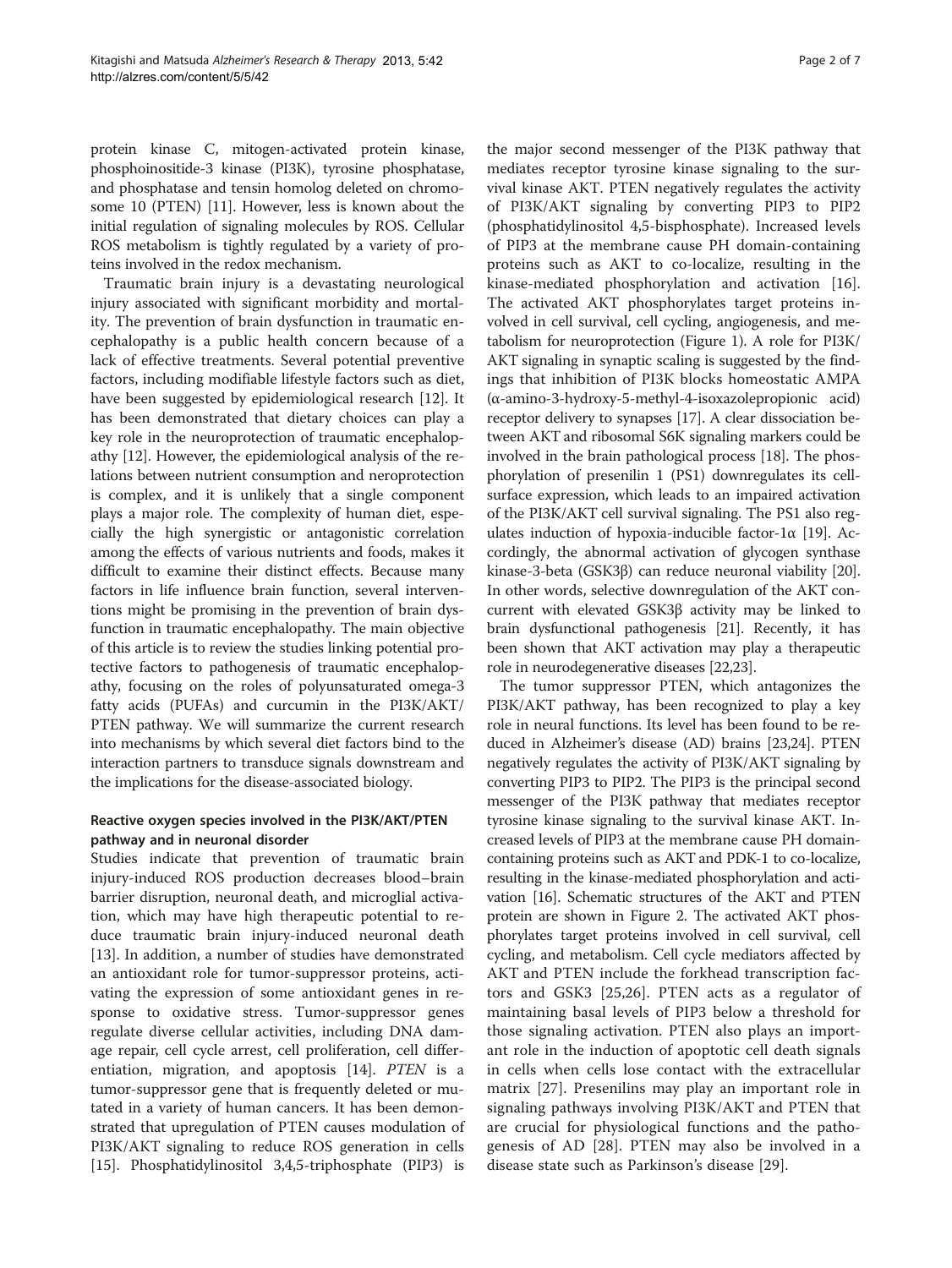<span id="page-2-0"></span>

## Potential therapeutic approach for cellular protection via the modulation of PI3K/AKT/PTEN pathway

A wide variety of compounds have been identified as peroxisome proliferator-activated receptor (PPAR) ligands. The n-3 PUFAs have a beneficial effect on most of the metabolic risk factors by regulating gene transcription factors, including PPARα and PPARγ [\[30\]](#page-5-0). Treating cells with the insulin-sensitizing drug pioglitazone, a PPARγ agonist, attenuates the ROS signaling pathway [\[31\]](#page-5-0). Correcting insulin signal dysregulation in traumatic brain injury may also offer a potential therapeutic approach. A schematic protein structure of the PPARs is shown in Figure [2](#page-3-0). Ligand-activated PPARs bind as heterodimers with the retinoid X receptor (RXR) on PPAR response elements, which are present in the promoter regions of the responsive genes [[32](#page-5-0)] (Figure 1). Retinoic acid also affects a broad spectrum of physiological processes, including cell growth, differentiation, morphogenesis, reproduction, and development [\[33](#page-5-0)], through the action of two types of receptors: the retinoic acid receptors (RARs) and the RXRs. The transcriptional control by the PPAR/RXR heterodimer also requires interaction with co-regulator complexes [[34\]](#page-5-0). Thus, selective action of PPARs in vivo results from the interplay at a time point of each of the co-factors available. A number of PPAR target genes have been characterized. Combined treatment with agonists for the heterodimeric binding partners of PPARγ and the RXRs shows additive enhancement of the amyloid-beta (Aβ) uptake that is mediated by RXRα activation [[35](#page-5-0)]. Simultaneous activation of the PPARγ/ RXRα heterodimer may prove beneficial in prevention of traumatic brain injury. Furthermore, PPARγ represents a signaling system that can intercede to restore neural networks [[36](#page-5-0)]. It has been reported that oral administration of the RXR agonist, bexarotene, to a mouse model of AD results in enhanced clearance of soluble Aβ [\[37](#page-5-0)]. Furthermore, bexarotene stimulated the rapid reversal of cognitive deficits and improved neural circuit function. Accordingly, RXR activation may stimulate physiological Aβ clearance mechanisms.

Activated PPARs upregulate expression of PTEN (Figure 1). Type-2 diabetes is characterized by diminished pancreatic β-cell function. Insulin signaling within the β-cells has been shown to play an important role in maintaining the function of the β-cells. Under basal conditions, enhanced insulin-PI3K signaling via deletion of PTEN leads to increased β-cell mass [[38](#page-5-0)]. Mice with PTEN deletion in pancreatic cells show an increase in the β-cell mass because of both increased proliferation and reduced apoptosis. In particular, the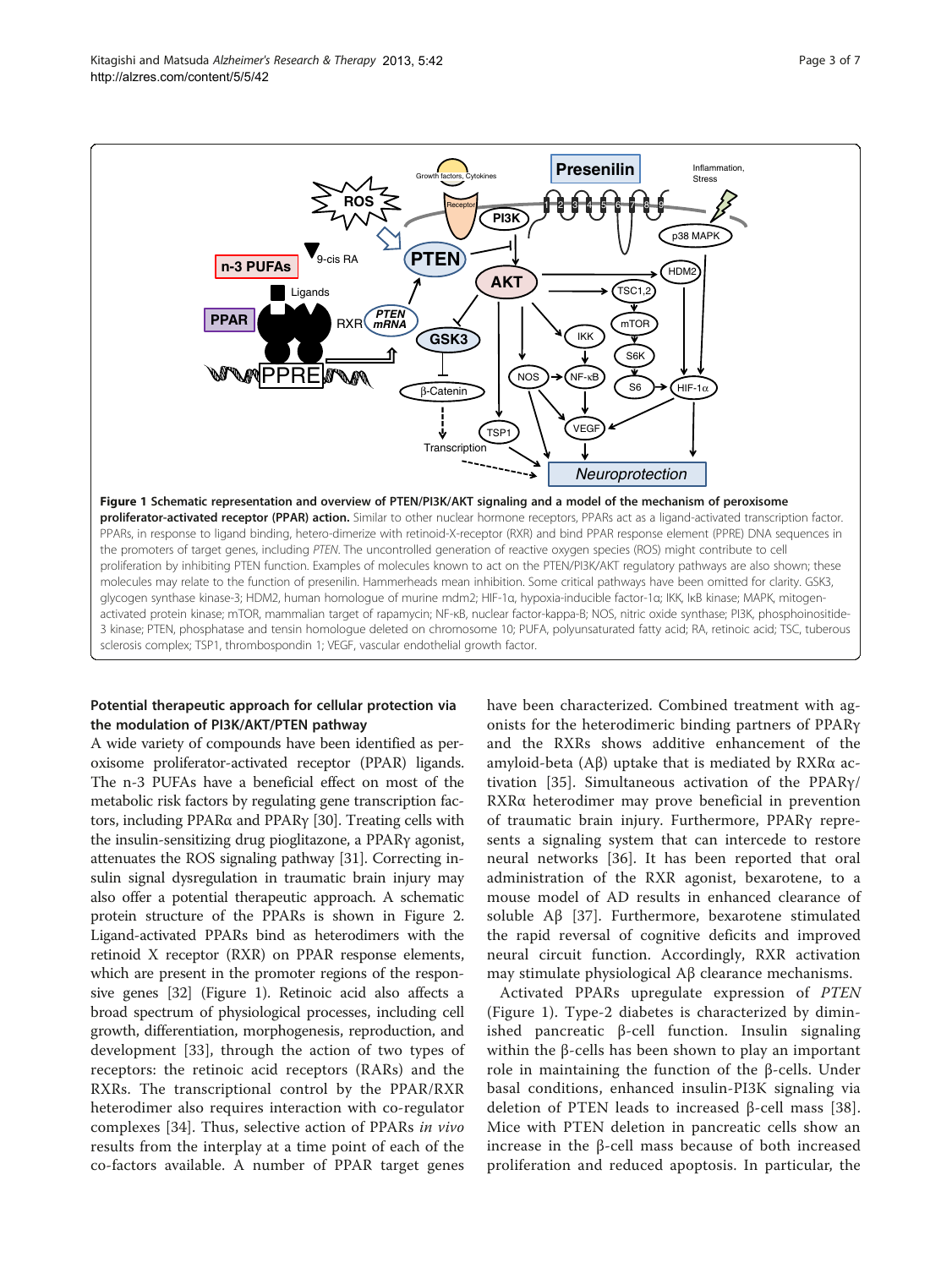<span id="page-3-0"></span>

relationship between PTEN function and adipocytespecific fatty acid-binding protein FABP4 is of interest in β-cell signaling [\[39\]](#page-5-0). The interaction of PTEN to FABP4 suggests a role for this phosphatase in the regulation of lipid metabolism and cell differentiation [[40](#page-6-0)]. Tissue-targeted deletion of PTEN leads to improved insulin sensitivity in the insulin-responsive tissues and protects from diabetes [[41](#page-6-0)]. On the other hand, ligands of PPARs are used as oral anti-diabetics [\[42](#page-6-0)]. The PTEN is ubiquitously expressed throughout early embryogenesis in mammals [[43\]](#page-6-0). Interestingly, rosemary extract represses PTEN expression in K562 leukemic culture cells [\[44](#page-6-0)]. The schematic structure of the PTEN protein is also shown in Figure 2. PTEN protein consists of N-terminal phosphatase, C-terminal C2, and PDZ (PSD-95, DLG1, and ZO-1) binding domains. The PTEN CX5R(S/T) motif resides within an active site that surrounds the catalytic signature with three basic residues, which are critical for PTEN lipid phosphatase activity. The structure endows PTEN with its preference for acidic phospholipid substrates such as PIP3. Neuroprotection by inhibiting PTEN has been reported by activating the anti-apoptotic PI3K/AKT pathway in primary neurons [\[45](#page-6-0)-[47](#page-6-0)].

### Some diets may contribute to neuroprotective effects

Curcumin, a component of turmeric, potently lowers Aβ levels in a dose-dependent manner. Furthermore, in vivo studies indicated that curcumin was able to reduce Aβ-



EPA, eicosapentaenoic acid; PPAR, peroxisome proliferator-activated receptor; PTEN, phosphatase and tensin homologue deleted on chromosome 10.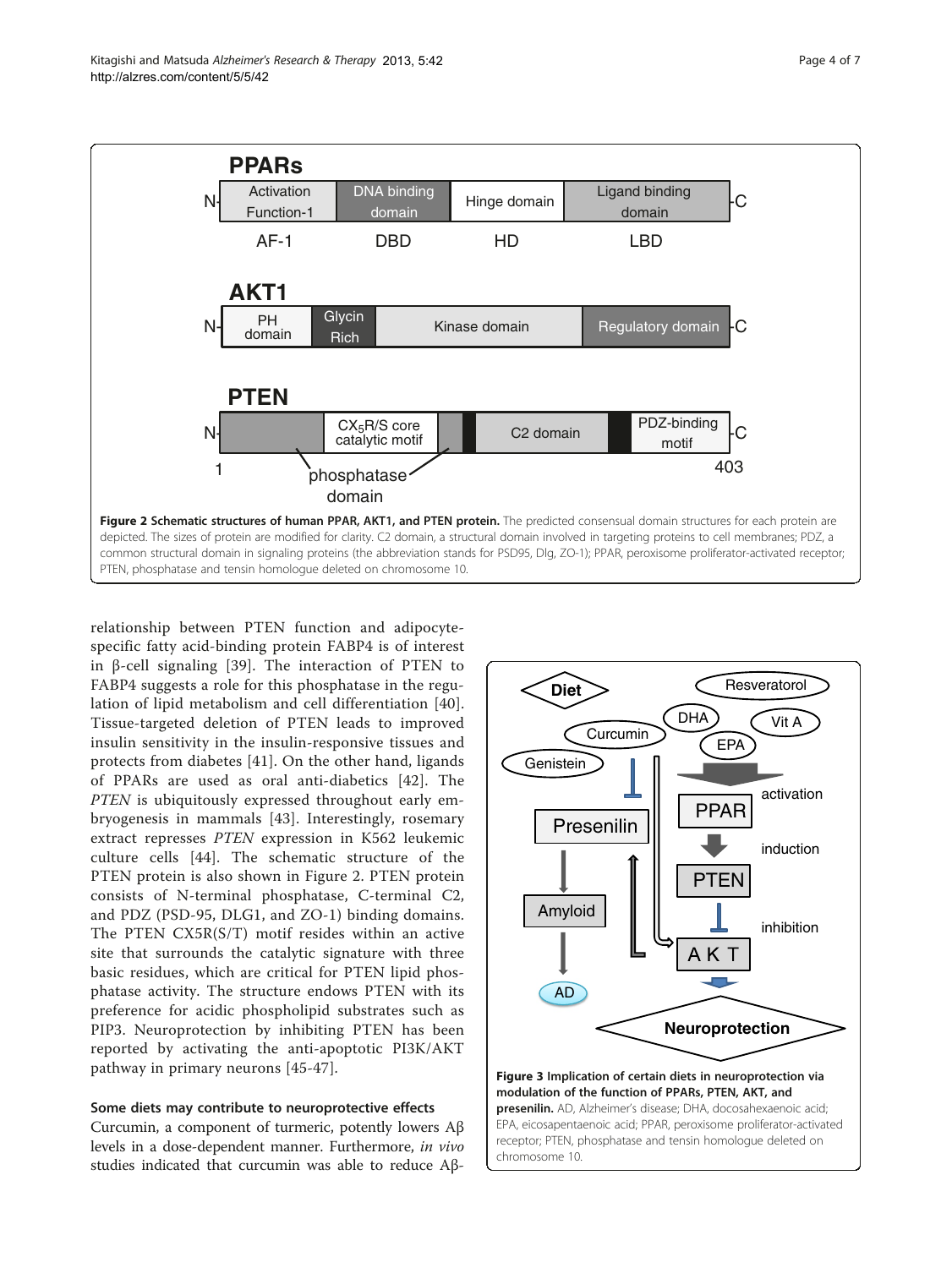related pathology in mouse models via unknown molecular mechanisms [\[48](#page-6-0)]. In addition, curcumin can improve structure and plasticity of synapse and enhance their learning and memory abilities [\[49](#page-6-0)]. The protective effect of curcumin is associated with a significant attenuation in the expression of interleukin-1b, a pro-inflammatory cytokine [\[50\]](#page-6-0). Curcumin also reverses the induction of aquaporin-4, an astrocytic water channel implicated in the development of cellular edema after brain trauma [[50](#page-6-0)]. Curcumin blocks IL-1b-induced aquaporin-4 expression in cultured astrocytes by reduced activation of the p50 and p65 subunits of nuclear factor-kappa-B. Interestingly, curcumin enhances synaptic plasticity and cognitive function after fluid percussion injury in rats [[51](#page-6-0)], suggesting that curcumin may represent a potent therapeutic agent that exerts multiple beneficial effects after traumatic brain injury. It is suggested that the neuroprotection of curcumin might be mediated via PI3K/AKT signaling pathway [[52](#page-6-0)]. Dietary treatment with curcumin, fish oil, or a combination of both has the potential to improve c-Jun N-terminal kinase signaling, phospho-tau pathology, and cognitive deficits in AD [\[53](#page-6-0)].

Genistein, a phytoestrogen present in high concentrations in soy, also downregulates presenilin via the inhibition of ubiquilin 1 expression in lymphoid cells [\[54](#page-6-0)]. Genistein has potent anti-tumor activity in various cancer cells. In addition to the inhibition of tyrosine kinases, genistein has a strong estrogen-like effect, which is also beneficial for the plasticity of AD [[55](#page-6-0)]. Genistein potentiates the anti-cancer effects of gemcitabine in human osteosarcoma via the downregulation of the Akt pathway [[56\]](#page-6-0). Resveratrol also appears to be beneficial as an anti-AD agent [\[57-60](#page-6-0)]. Resveratrol treatment also prevented the pro-inflammatory effect of fibrillar Aβ on macrophages by potently inhibiting the effect of  $Aβ$  [\[61](#page-6-0)]. The n-3 PUFAs are a family of biologically active fatty acids, which have a range of physiological roles that relate to optimal cellular functions. The simplest member of this family, α-linolenic acid, can be converted to the biologically more active long-chain n-3 PUFAs such as eicosapentaenoic acid and docosahexaenoic acid. Several works have led to the identification of various PPAR ligands that include the n-3 PUFAs [[62](#page-6-0),[63](#page-6-0)]. In addition, linoleic acid and γ-linolenic acid could bind PPARδ very well [[64](#page-6-0)]. All distinct PPAR subtypes, PPARs ( $\alpha$ , β, and γ), share a high degree of structural homology with other members of the superfamily in the DNA-binding domain and ligand-binding domain. PPAR-ligands are emerging as potential therapeutics for inflammatory and other metabolic diseases. The use of n-3 PUFAs has been shown as a possible preventive measure for AD [\[65-68](#page-6-0)]. Retinoic acid affects a variety of physiological processes through the action of RAR and RXR. Stimulation of the RARα signaling pathway offers therapeutic potential by clearing Aβ for the treatment of AD [[69](#page-6-0)]. Retinoic acid plays a key role in the adult brain by participating in the homeostatic control of synaptic plasticity and is essential for memory function. Retinoids are vitamin A derivatives involved in cellular regulatory processes, including cell differentiation and neurite outgrowth, which may also influence Aβ processing [\[70\]](#page-6-0). Thus, neuroprotecton could be performed by certain diets (Figure [3\)](#page-3-0).

## Perspective

Increased ROS can enhance insulin signaling to attenuate the development of insulin resistance. The enhanced ROS-dependent insulin signaling is attributable to the oxidation and inhibition of PTEN. In patients with traumatic brain injury, nutritional status may result in changes in the biochemistry indicators. Curcumin, retinoic acids, and n-3 PUFAs are considered to exert the effects at several cellular levels. In addition, diet usually consists of complex combinations of lipids or nutrients that might act synergistically or antagonistically. One of the pleiotropic properties of these foods could explain their disease-protective potentials, which could be mediated through modulation of PI3K/AKT/PTEN pathway. As PTEN is induced by the activated PPARs, this may also offer a potential therapeutic modality for the treatment of those PTEN-related diseases. These key molecules may be regulated at multiple levels, including transcription, protein stability, and phosphorylation. So, precise understanding of these regulations is crucial for therapeutic intervention and the effective design of novel therapeutics. In addition to showing the antioxidant strategy of scavenging the initiating radicals in the injured brain tissue, recent work has shown that carbonyl scavenging compounds can also act to protect cellular proteins. Further mechanistic studies are needed in order to elucidate the precise molecular mechanisms and to determine whether an adequate dietary intake is related to improved brain function and to determine the role it plays regarding the preservation of brain health. Long-term clinical studies are obligatory to enlighten the effect of treatment in the management of traumatic brain injury.

Note: This article is part of a series on Traumatic Brain Injury, edited by Robert Stern. Other articles in this series can be found at [http://alzres.com/series/traumaticbraininjury.](http://alzres.com/series/traumaticbraininjury)

#### Abbreviations

AD: Alzheimer's disease; Aβ: Amyloid-beta; FABP: Fatty acid-binding protein; GSK3: Glycogen synthase kinase-3; NADPH: Nicotinamide adenine dinucleotide phosphate; PI3K: Phosphoinositide-3 kinase; PIP2: Phosphatidylinositol 4,5-bisphosphate; PIP3: Phosphatidylinositol 3,4,5 triphosphate; PPAR: Peroxisome proliferator-activated receptor; PS1: Presenilin 1; PTEN: Phosphatase and tensin homologue deleted on chromosome 10; PUFA: Polyunsaturated fatty acid; RAR: Retinoic acid receptor; ROS: Reactive oxygen species; RXR: Retinoid-X-receptor.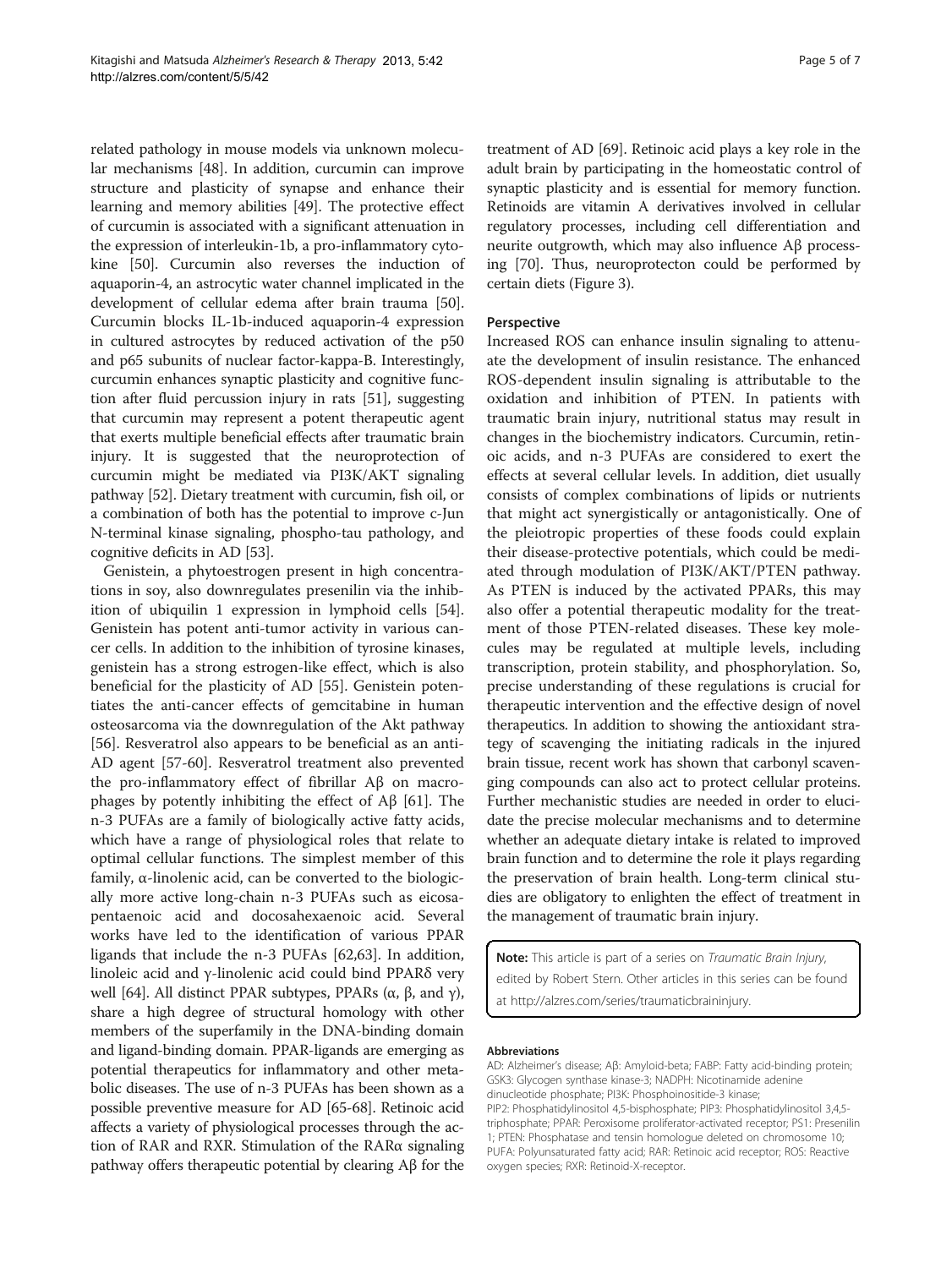#### <span id="page-5-0"></span>Competing interests

The authors declare that they have no competing interests.

#### Acknowledgments

This work was supported by grants-in-aid from the Ministry of Education, Culture, Sports, Science and Technology in Japan. In addition, this work was supported in part by the grant from Nakagawa Masashichi Shoten Co., Ltd.

#### Published: 26 Sep 2013

#### References

- 1. Xiong Y, Mahmood A, Chopp M: Animal models of traumatic brain injury. Nat Rev Neurosci 2013, 14:128–142.
- 2. Levin H, Smith D: Traumatic brain injury: networks and neuropathology. Lancet Neurol 2013, 12:15–16.
- Cheng G, Kong RH, Zhang LM, Zhang JN: Mitochondria in traumatic brain injury and mitochondrial-targeted multipotential therapeutic strategies. Br J Pharmacol 2012, 16:699–719.
- Song SX, Gao JL, Wang KJ, Li R, Tian YX, Wei JQ, Cui JZ: Attenuation of brain edema and spatial learning deficits by the inhibition of NADPH oxidase activity using apocynin following diffuse traumatic brain injury in rats. Mol Med Rep 2012, Oct 24 [Epub ahead of print].
- 5. Hellmich HL, Rojo DR, Micci MA, Sell SL, Boone DR, Crookshanks JM, DeWitt DS, Masel BE, Prough DS: Pathway analysis reveals common pro-survival mechanisms of metyrapone and carbenoxolone after traumatic brain injury. PLoS One 2013, 8:e53230.
- 6. Al-Gubory KH, Fowler PA, Garrel C: The roles of cellular reactive oxygen species, oxidative stress and antioxidants in pregnancy outcomes. Int J Biochem Cell Biol 2010, 42:1634–1650.
- 7. Zhang Y, Du Y, Le W, Wang K, Kieffer N, Zhang J: Redox control of the survival of healthy and diseased cells. Antioxid Redox Signal 2011, 15:2867–2908.
- 8. Scatena R: Mitochondria and cancer: a growing role in apoptosis, cancer cell metabolism and dedifferentiation. Adv Exp Med Biol 2012, 942:287–308.
- Ballard JW: Drosophila simulans as a novel model for studying mitochondrial metabolism and aging. Exp Gerontol 2005, 40:763–773.
- 10. Coleman CG, Wang G, Faraco G, Marques Lopes J, Waters EM, Milner TA, Iadecola C, Pickel VM: Membrane trafficking of NADPH oxidase p47(phox) in paraventricular hypothalamic neurons parallels local free radical production in angiotensin II slow-pressor hypertension. *J Neurosci* 2013, 33:4308–4316.
- 11. Li ZY, Yang Y, Ming M, Liu B: Mitochondrial ROS generation for regulation of autophagic pathways in cancer. Biochem Biophys Res Commun 2011, 414:5–8.
- 12. Gillette-Guyonnet S, Secher M, Vellas B: Nutrition and neurodegeneration: epidemiological evidence and challenges for future research. Br J Clin Pharmacol 2013, 75:738–755.
- 13. Choi BY, Jang BG, Kim JH, Lee BE, Sohn M, Song HK, Suh SW: Prevention of traumatic brain injury-induced neuronal death by inhibition of NADPH oxidase activation. Brain Res 2012, 1481:49–58.
- 14. Asai T, Liu Y, Bae N, Nimer SD: The p53 tumor suppressor protein regulates hematopoietic stem cell fate. J Cell Physiol 2011, 226:2215–2221.
- 15. Xu J, Tian W, Ma X, Guo J, Shi Q, Jin Y, Xi J, Xu Z: The molecular mechanism underlying morphine-induced Akt activation: roles of protein phosphatases and reactive oxygen species. Cell Biochem Biophys 2011, 61:303–311.
- 16. Howes AL, Arthur JF, Zhang T, Miyamoto S, Adams JW, Dorn GW 2nd, Woodcock EA, Brown JH: Akt-mediated cardiomyocyte survival pathways are compromised by G alpha q-induced phosphoinositide 4,5-bisphosphate depletion. J Biol Chem 2003, 278:40343–40351.
- 17. Hou Q, Zhang D, Jarzylo L, Huganir RL, Man HY: Homeostatic regulation of AMPA receptor expression at single hippocampal synapses. Proc Natl Acad Sci U S A 2008, 105:775–780.
- 18. Damjanac M, Rioux Bilan A, Paccalin M, Pontcharraud R, Fauconneau B, Hugon J, Page G: Dissociation of Akt/PKB and ribosomal S6 kinase signaling markers in a transgenic mouse model of Alzheimer's disease. Neurobiol Dis 2008, 29:354–367.
- 19. De Gasperi R, Sosa MA, Dracheva S, Elder GA: Presenilin-1 regulates induction of hypoxia inducible factor-1α: altered activation by a mutation associated with familial Alzheimer's disease. Mol Neurodegener 2010, 5:38.
- 20. Uemura K, Kuzuya A, Shimozono Y, Aoyagi N, Ando K, Shimohama S, Kinoshita A: GSK3beta activity modifies the localization and function of presenilin 1. J Biol Chem 2007, 282:15823–15832.
- 21. Ryder J, Su Y, Ni B: Akt/GSK3beta serine/threonine kinases: evidence for a signalling pathway mediated by familial Alzheimer's disease mutations. Cell Signal 2004, 16:187–200.
- 22. Cheng B, Martinez AA, Morado J, Scofield V, Roberts JL, Maffi SK: Retinoic acid protects against proteasome inhibition associated cell death in SH-SY5Y cells via the AKT pathway. Neurochem Int 2013, 62:31–42.
- 23. Haas-Kogan D, Stokoe D: PTEN in brain tumors. Expert Rev Neurother 2008, 8:599–610.
- 24. Gupta A, Dey CS: PTEN, a widely known negative regulator of insulin/ PI3K signaling, positively regulates neuronal insulin resistance. Mol Biol Cell 2012, 23:3882–3898.
- 25. Nakamura N, Ramaswamy S, Vazquez F, Signoretti S, Loda M, Sellers WR: Forkhead transcription factors are critical effectors of cell death and cell cycle arrest downstream of PTEN. Mol Cell Biol 2000, 20:8969–8982.
- 26. Mulholland DJ, Dedhar S, Wu H, Nelson CC: PTEN and GSK3beta: key regulators of progression to androgen-independent prostate cancer. Oncogene 2006, 25:329–337.
- 27. Fournier MV, Fata JE, Martin KJ, Yaswen P, Bissell MJ: Interaction of Ecadherin and PTEN regulates morphogenesis and growth arrest in human mammary epithelial cells. Cancer Res 2009, 69:4545–4552.
- 28. Zhang H, Liu R, Wang R, Hong S, Xu H, Zhang YW: Presenilins regulate the cellular level of the tumor suppressor PTEN. Neurobiol Aging 2008, 29:653–660.
- 29. Rochet JC, Hay BA, Guo M: Molecular insights into Parkinson's disease. Prog Mol Biol Transl Sci 2012, 107:125–188.
- 30. Hajjar T, Meng GY, Rajion MA, Vidyadaran S, Othman F, Farjam AS, Li TA, Ebrahimi M: Omega 3 polyunsaturated fatty acid improves spatial learning and hippocampal peroxisome proliferator activated receptors (PPARα and PPARγ) gene expression in rats. BMC Neurosci 2012, 13:109.
- 31. Yuan X, Zhang Z, Gong K, Zhao P, Qin J, Liu N: Inhibition of reactive oxygen species/extracellular signal-regulated kinases pathway by pioglitazone attenuates advanced glycation end products-induced proliferation of vascular smooth muscle cells in rats. Biol Pharm Bull 2011, 34:618–623.
- 32. Chandra V, Huang P, Hamuro Y, Raghuram S, Wang Y, Burris TP, Rastinejad F: Structure of the intact PPAR-gamma-RXR- nuclear receptor complex on DNA. Nature 2008, 456:350–356.
- 33. Tarrade A, Rochette-Egly C, Guibourdenche J, Evain-Brion D: The expression of nuclear retinoid receptors in human implantation. Placenta 2000, 21:703–710.
- 34. Michalik L, Auwerx J, Berger JP, Chatterjee VK, Glass CK, Gonzalez FJ, Grimaldi PA, Kadowaki T, Lazar MA, O'Rahilly S, Palmer CN, Plutzky J, Reddy JK, Spiegelman BM, Staels B, Wahli W: International Union of Pharmacology. LXI. Peroxisome proliferator-activated receptors. Pharmacol Rev 2006, 58:726–741.
- 35. Yamanaka M, Ishikawa T, Griep A, Axt D, Kummer MP, Heneka MT: PPARγ/ RXRα-induced and CD36-mediated microglial amyloid-β phagocytosis results in cognitive improvement in amyloid precursor protein/presenilin 1 mice. J Neurosci 2012, 32:17321–17331.
- 36. Denner LA, Rodriguez-Rivera J, Haidacher SJ, Jahrling JB, Carmical JR, Hernandez CM, Zhao Y, Sadygov RG, Starkey JM, Spratt H, Luxon BA, Wood TG, Dineley KT: Cognitive enhancement with rosiglitazone links the hippocampal PPARγ and ERK MAPK signaling pathways. J Neurosci 2012, 32:16725–16735a.
- 37. Cramer PE, Cirrito JR, Wesson DW, Lee CY, Karlo JC, Zinn AE, Casali BT, Restivo JL, Goebel WD, James MJ, Brunden KR, Wilson DA, Landreth GE: ApoE-directed therapeutics rapidly clear β-amyloid and reverse deficits in AD mouse models. Science 2012, 335:1503–1506.
- 38. Stiles BL, Kuralwalla-Martinez C, Guo W, Gregorian C, Wang Y, Tian J, Magnuson MA, Wu H: Selective deletion of Pten in pancreatic beta cells leads to increased islet mass and resistance to STZ-induced diabetes. Mol Cell Biol 2006, 26:2772–2781.
- 39. Gorbenko O, Panayotou G, Zhyvoloup A, Volkova D, Gout I, Filonenko V: Identification of novel PTEN-binding partners: PTEN interaction with fatty acid binding protein FABP4. Mol Cell Biochem 2010, 337:299–305.